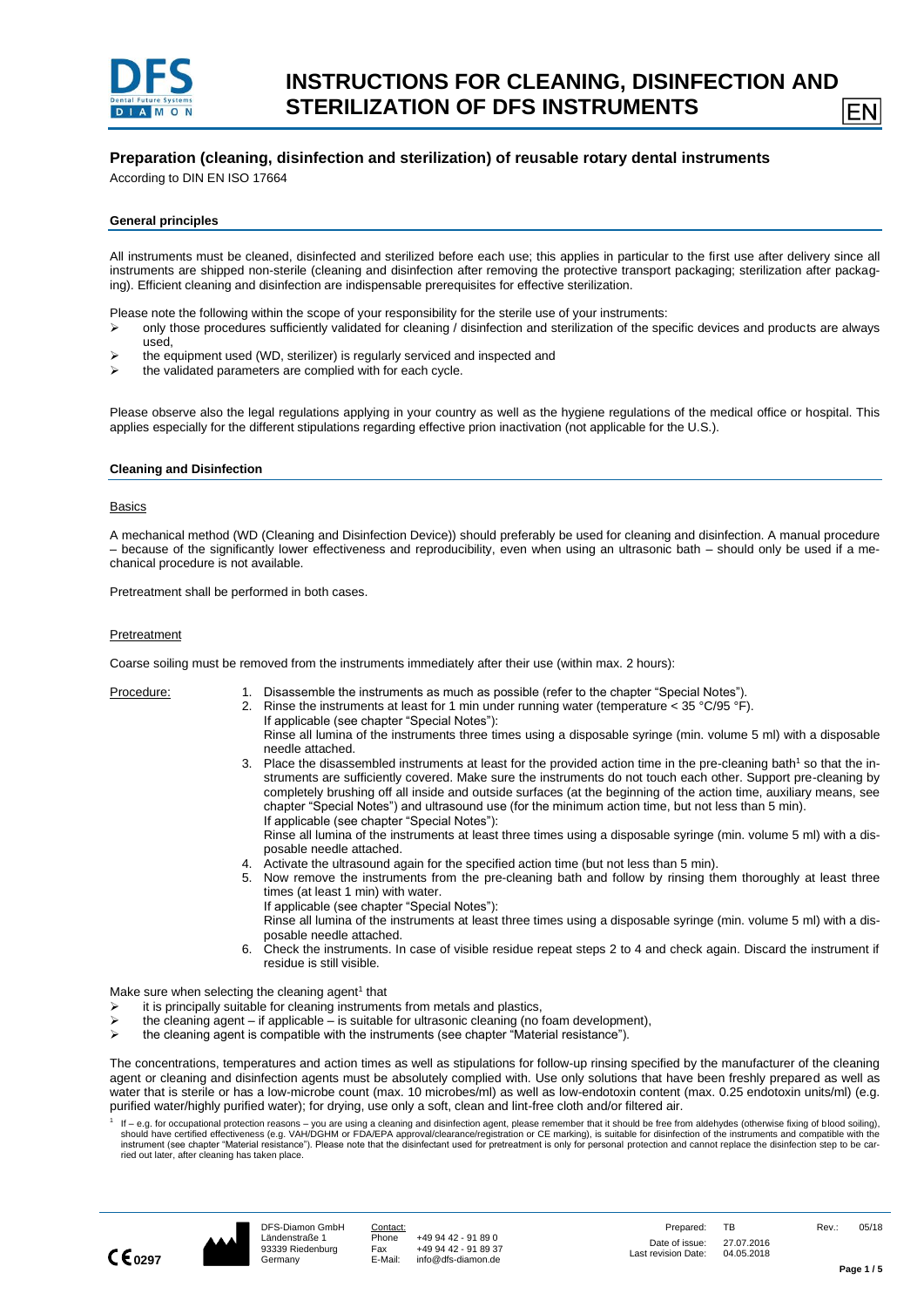

### **Mechanical cleaning / disinfection (WD (Cleaning and Disinfection Device)**

Make sure when selecting the WD,

- ➢ that the WD principally complies with DIN EN ISO 15883 and has a certified effectiveness (e.g. DGHM or FDA approval/clearance/registration or CE marking),
- $\triangleright$  that, if possible, a certified program is used for thermal disinfection (A<sub>0</sub> value > 3000 or with older devices at least 5 min at 90 °C/194 °F) (with chemical disinfection there is a risk of disinfectant residues on the instrument),
- $\ge$  that the program used is suitable for the instruments and has sufficient rinse cycles,<br> $\ge$  that only water that is sterile or has a low-microbe count (max 10 microbe
- that only water that is sterile or has a low-microbe count (max. 10 microbes/ml) as well as low-endotoxin content ((max. 0.25 endotoxin units/ml) (e.g. purified water/highly purified water) is used for follow-up rinsing,
- ➢ that the air used for drying is filtered (oil-free, low microbe and particle content) and
- ➢ that *the* WD is regularly serviced and inspected.

Make sure when selecting the cleaning agent system,

- $\triangleright$  that it is principally suitable for cleaning instruments from metals and plastics,<br>  $\triangleright$  that if no thermal disinfection is used a suitable disinfection agent with c
- that if no thermal disinfection is used a suitable disinfection agent with certified effectiveness (e.g. VAH/DGHM or FDA/EPA ap-
- proval/clearance/registration or CE marking) is used in addition and that this is compatible with the cleaning agent used and
- ➢ that the chemicals used are compatible with the instruments (see chapter "Material resistance").

The concentrations, temperatures and action times as well as stipulations for follow-up rinsing specified by the manufacturer of the cleaning agent or disinfection agent must be absolutely complied with.

- Procedure: 1. Disassemble the instruments as much as possible (refer to the chapter "Special Notes").
	- 2. Place the disassembled instruments in the WD using a small parts basket.
		- 3. Start the program.
		- 4. Remove the instruments from the WD after the program is completed.
		- 5. Check and package the instruments immediately after removal, if possible (see chapter "Control and Maintenance" and "Packaging", if necessary, after additional follow-up drying at a clean location).

Evidence of the general qualification of the instruments for an effective mechanical cleaning and disinfection was provided by an independ*ent , officially accredited and recognized (§ 15 (5) MPG) test laboratory using the WD G 7836 CD (thermic disinfection, Miele & Cie. GmbH & Co., Gütersloh) and pre-cleaning and cleaning agent Neodisher medizym (Dr. Weigert GmbH & Co. KG, Hamburg). The procedure described above was considered.*

#### **Manual cleaning and disinfection**

Make sure when selecting the cleaning and disinfection agents to be used,

- $\triangleright$  that they are principally suitable for cleaning and disinfecting instruments from metals and plastics,<br>  $\triangleright$  that the cleaning agent if applicable is suitable for ultrasonic cleaning (no foam development)
- that the cleaning agent if applicable is suitable for ultrasonic cleaning (no foam development),
- ➢ that a disinfection agent with certified effectiveness (e.g. VAH/DGHM or FDA/EPA approval/clearance/registration or CE marking) is used and that this is compatible with the cleaning agent used and
- ➢ that the chemicals used are compatible with the instruments (see chapter "Material resistance").

Cleaning agent/disinfectant combinations should not be used, if possible. Cleaning agent/disinfectant combinations may be used only in cases of very low contamination (no visible contamination).

The concentrations, temperatures and action times as well as stipulations for follow-up rinsing specified by the manufacturer of the cleaning and disinfection agent must be absolutely complied with. Use only solutions that have been freshly prepared as well as water that is sterile or has a low-microbe count (max. 10 microbes/ml) as well as low-endotoxin content ((max. 0.25 endotoxin units/ml) (e.g. purified water/highly purified water); for drying, use only a soft, clean and lint-free cloth and/or filtered air.

# Procedure: Cleaning

- 1. Disassemble the instruments as much as possible (refer to the chapter "Special Notes").
- 2. Place the disassembled instruments at least for the provided action time in the cleaning bath so that the instruments are sufficiently covered. Make sure the instruments do not touch each other. Support cleaning by completely brushing off all inside and outside surfaces with a soft brush If applicable (see chapter "Special Notes"):

Rinse all lumina of the instruments at least five times using a disposable syringe (min. volume 5 ml) with a disposable needle attached.

- 3. Activate the ultrasound again for the specified action time (but not less than 5 min).
- 4. Now remove the instruments from the cleaning bath and follow by rinsing them thoroughly at least three times (at least 1 min) with water.
	- If applicable (see chapter "Special Notes"):

Rinse all lumina of the instruments at least five times using a disposable syringe (min. volume 5 ml) with a disposable needle attached.

5. Check the instruments (see chapter "Control and Maintenance").



EN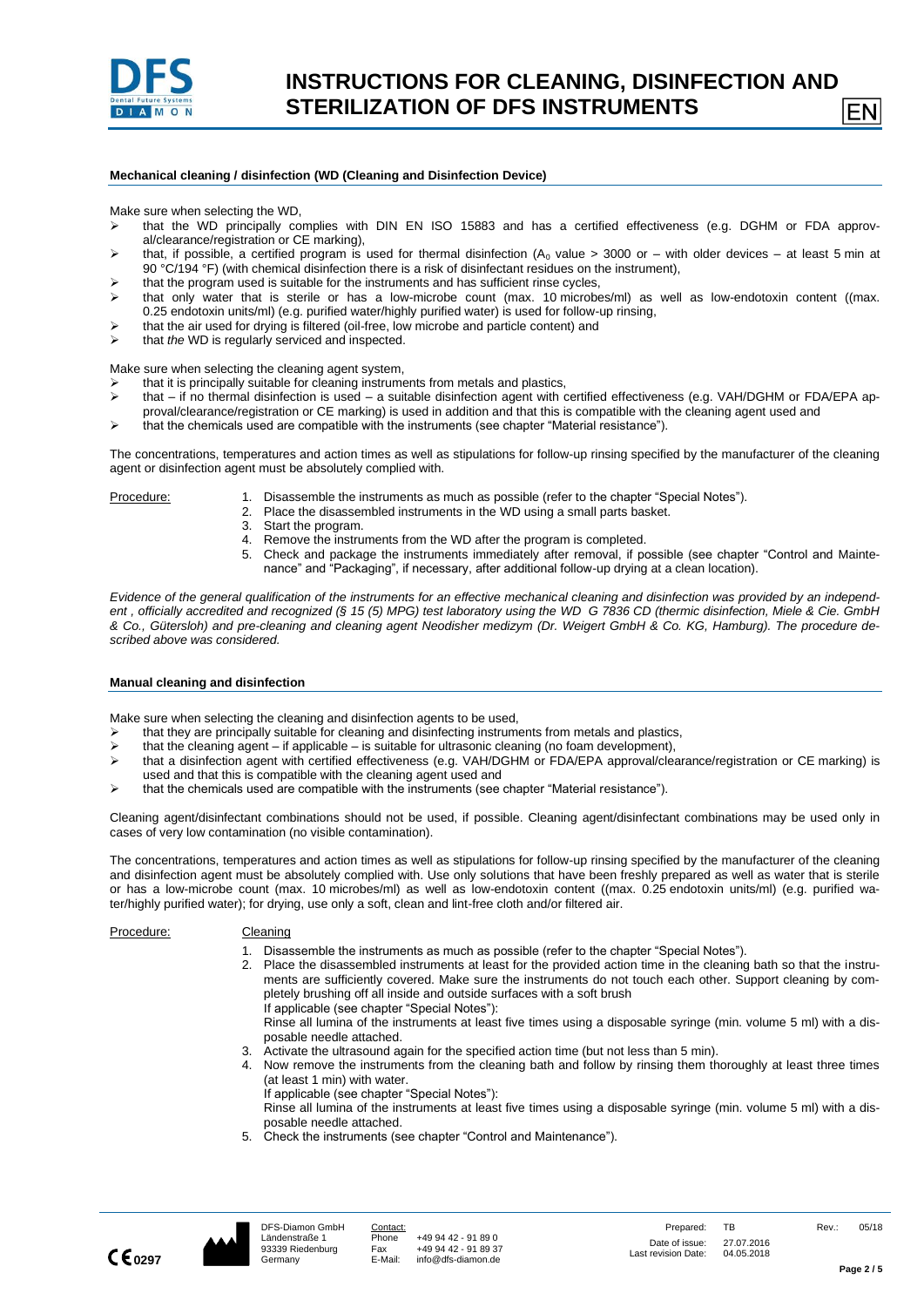

$$
\mathsf{EN}
$$

#### **Disinfection**

- 6. Place the disassembled, cleaned and checked instruments for the provided action time in the disinfection bath so that the instruments are sufficiently covered. Make sure the instruments do not touch each other. If applicable (see chapter "Special Notes"): Rinse all lumina of the instruments at least five times at the beginning and the end of the action time using a disposable syringe (min. volume 5 ml) with a disposable needle at-
- tached. 7. Now remove the instruments from the disinfection bath and follow by rinsing them thoroughly at least five times (at least 1 min) with water.

If applicable (see chapter "Special Notes"): Rinse all lumina of the instruments at least five times using a disposable syringe (min. volume 5 ml) with a disposable needle attached.

- 8. Dry the instruments by blowing them off/out with filtered compressed air.
- 9. Package the instruments immediately after removal, if possible (see chapter "Packaging", if necessary, after additional follow-up drying at a clean location).

*Evidence of the general qualification of the instruments for an effective manual cleaning and disinfection was provided by an independent , officially accredited and recognized (§ 15 (5) MPG) test laboratory using pre-cleaning and cleaning agent Cidezyme/Enzol and disinfectant Cidex OPA (Johnson & Johnson GmbH, Norderstedt). The procedure described above was considered.*

#### **Control and Maintenance**

Check all instruments after cleaning or cleaning / disinfection for corrosion, damaged surfaces, chipping, soiling as well as discolorations, and sort out damaged instruments (numbered limitation of reuse, see chapter "Reusability"). Instruments that are still soiled must be cleaned and disinfected again.

Reassemble the disassembled instruments (see chapter "Special Notes").

Instrument oils or greases must not be used.

#### **Packaging**

Please package the instruments in disposal sterilization packaging (single or double-packaging), meeting the following requirements (material / process):

- $\triangleright$  DIN EN ISO/ANSI AAMI ISO 11607 (for the U.S.: FDA clearance)<br>  $\triangleright$  Suitable for steam sterilization (temperature resistance up to min
- Suitable for steam sterilization (temperature resistance up to min. 138 °C (280 °F) adequate vapor permeability)
- ➢ Sufficient protection of the instrument or sterilization packaging against mechanical damages

#### **Sterilization**

Only the sterilization processes listed below shall be used for sterilization; other sterilization processes are not permitted.

Steam sterilization

- $\triangleright$  Fractionated vacuum process<sup>2, 3</sup> (with adequate product drying<sup>4</sup>)
- ➢ Steam sterilizer according to DIN EN 13060/DIN EN 285 o ANSI AAMI ST79 (for the U.S.: FDA clearance)
- ➢ Validated according to DIN EN ISO 17665 (valid IQ/OQ (picking & packing) and product-specific performance assessment (PQ))
- Maximum sterilization temperature 134 °C (273 °F; plus tolerance according to DIN EN ISO 17665)
- Sterilization time (exposure time with sterilization temperature):

| Country         | <b>Fractionated vacuum process</b>                                  | <b>Gravitation process</b> |  |  |  |  |
|-----------------|---------------------------------------------------------------------|----------------------------|--|--|--|--|
| U.S.            | min. 4 min at 132 °C (270 °F), drying time min. 20 min <sup>4</sup> | not recommended            |  |  |  |  |
| other countries | min. 5 min <sup>5</sup> at 132 °C (270 °F) / 134 °C (273 °F)        | not recommended            |  |  |  |  |

 $2$  min. three vacuum steps

Use of the less effective gravitation process is permitted only if the fractionated vacuum process is not available; it requires much longer sterilization times and must be validated at the sole responsibility of the user in regard to the product, device, process and parameters.<br>4 The actual drying time required depends directly on parameters at the sole responsibility of the user (loading configura

fore be determined by the user. Nonetheless, drying times should not be shorter than 20 min.

5 or 18 min (prion inactivation, not relevant for the U.S.)

*Evidence of the general qualification of the instruments for an effective steam sterilization was provided by an independent , officially accredited and recognized (§ 15 (5) MPG) test laboratory using steam sterilizer HST 6x6x6 (Zirbus technology GmbH, Bad Grund) and fractionated vacuum process. Typical conditions in clinics and surgery as well as the procedure described above were considered.*

The rapid sterilization process is principally not permitted.

Also, do not use any hot air sterilization, radiation sterilization, formaldehyde or ethylene oxide sterilization as well as plasma sterilization.

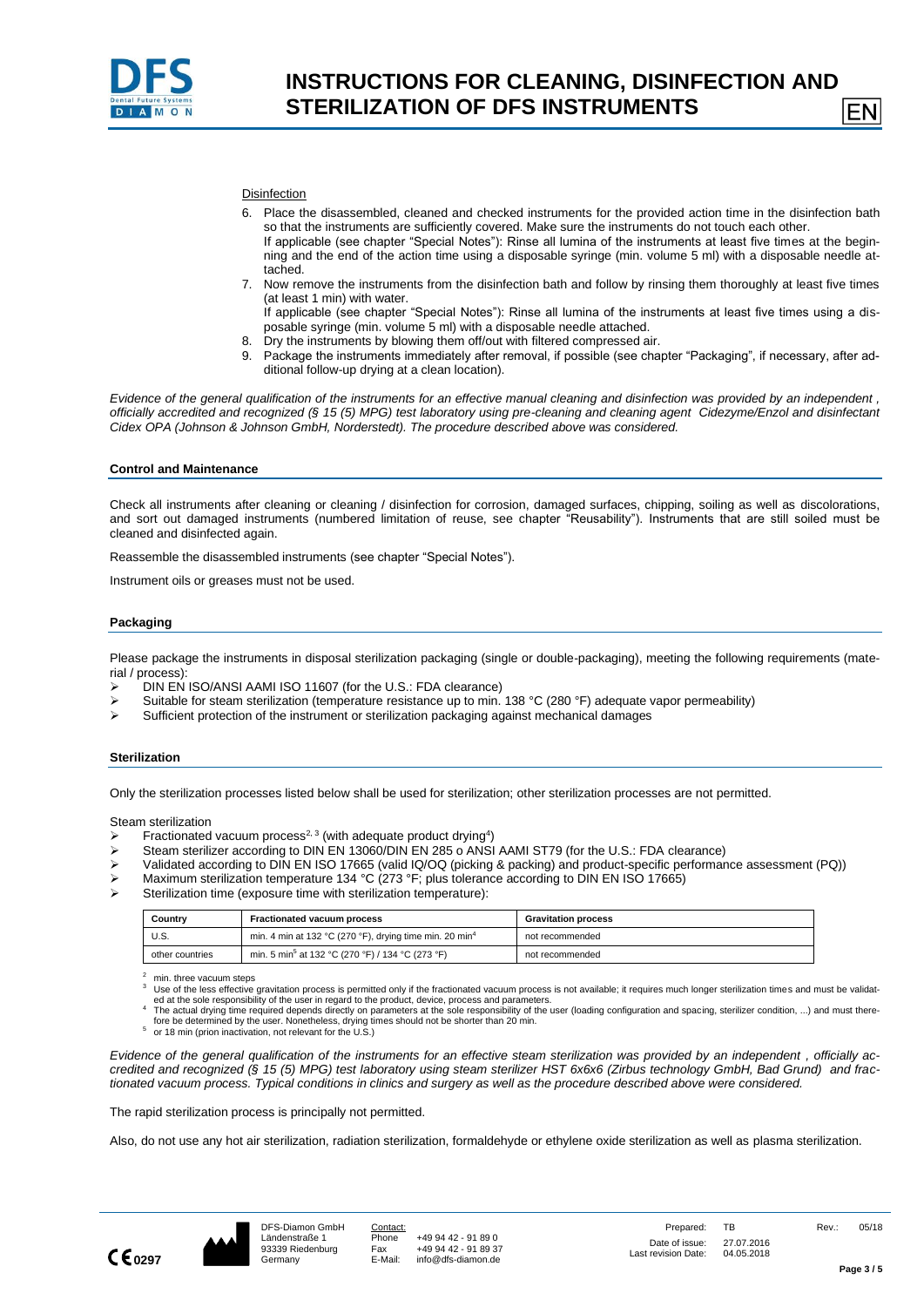

#### **Storage**

After sterilization the instruments must be stored dry and dust-free in the sterilization packaging.

#### **Material resistance**

Please ensure when choosing the cleaning and disinfection agent that they do not contain the following ingredients:

- ➢ Organic, mineral and oxidizing acids (minimum permissible pH value 6.5)
- ➢ Alkaline solutions (maximum permissible pH value 8.5, neutral/enzymatic cleaner recommended)
- $\triangleright$  Organic solvents (e.g. alcohols, ethers, ketones, benzenes)<br>  $\triangleright$  Ovidants (e.g. bydrogen peroxides)
- ➢ Oxidants (e.g. hydrogen peroxides)
- ➢ Halogens (chlorine, iodine, bromide)
- ➢ Aromatic/halogenated hydrocarbons

Never clean any instruments with metal brushes or steel wool.

All instruments must not be exposed to temperatures higher than 138 °C (280 °F)!

#### **Reusability**

When exercising appropriate care and if the instruments are not damaged or soiled, they can be reused up to the number of times listed in the chapter "Special Notes"; any continued use beyond this or the use of damaged and/or soiled instruments is at the responsibility of the user.

Any liability is excluded in case of disregard.

#### **Additional information**

Do not store instruments in plastic bags

**Contact to manufacturer:**

Email: info@dfs-diamon.de, Phone: +49 (0)9442 9189 0



EN